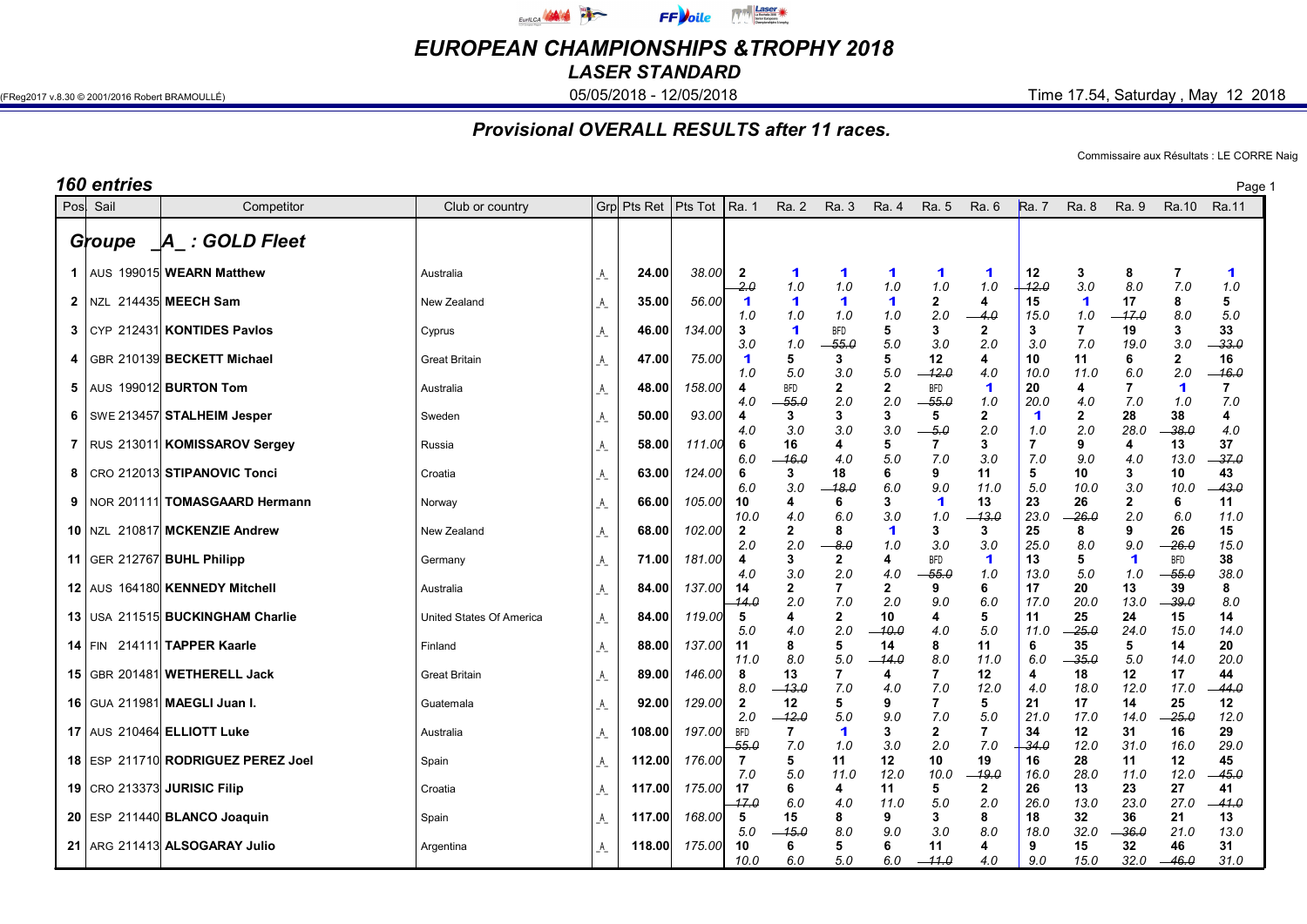| EUROPEAN CHAMPIONSHIPS & TROPHY 2018 | Page |  |
|--------------------------------------|------|--|
|                                      |      |  |

| Pos | Sail                     | Competitor                               | Club or country           |         | $Grp$ Pts Ret   Pts Tot |           | Ra. 1                       | Ra. 2                 | Ra. 3                 | Ra. 4                 | Ra. 5                 | Ra. 6         | Ra. 7        | Ra. 8       | Ra. 9         | Ra.10                 | Ra.11               |  |
|-----|--------------------------|------------------------------------------|---------------------------|---------|-------------------------|-----------|-----------------------------|-----------------------|-----------------------|-----------------------|-----------------------|---------------|--------------|-------------|---------------|-----------------------|---------------------|--|
|     |                          | 22 AUS 214418 ALEXANDER Finn             | Australia                 | _A_     | 129.00                  | 189.00    | 8                           | 12                    | 16                    | 9                     | 16                    | 16            | 24           | 30          | 44            | 11                    | 3                   |  |
|     |                          |                                          |                           |         |                         |           | 8.0                         | 12.0                  | 16.0                  | 9.0                   | 16.0                  | 16.0          | 24.0         | 30.0        | -44.0         | 11.0                  | 3.0                 |  |
|     | <b>23   ITA</b>          | 196685 GALLO Marco                       | Italy                     | _A_     | 130.00                  | 181.00    | $\blacktriangleleft$<br>1.0 | 11<br>11.0            | 7<br>7.0              | 10<br>10.0            | 6<br>6.0              | 13<br>$-13.0$ | 31<br>31.0   | 38<br>-38.0 | 26<br>26.0    | 32<br>32.0            | 6<br>6.0            |  |
|     |                          | 24   BEL 202020 VAN LAER Wannes          | Belgium                   | A_      | 133.00                  | 194.00    | 11                          | 23                    | 10                    | 4                     | 4                     | 19            | 38           | 31          | 20            | 9                     | 25                  |  |
|     |                          |                                          |                           |         |                         |           | 11.0                        | $-23.0$               | 10.0                  | 4.0                   | 4.0                   | 19.0          | $-38.0$      | 31.0        | 20.0          | 9.0                   | 25.0                |  |
|     |                          | 25   GBR 211921   THOMPSON Nick          | <b>Great Britain</b>      | A.      | 135.00                  | 188.00    | 7<br>7.0                    | 9<br>9.0              | 12<br>12.0            | 7<br>7.0              | -1<br>1.0             | 9<br>9.0      | 41<br>-41.0  | 23<br>23.0  | 15<br>15.0    | 34<br>34.0            | 30<br>30.0          |  |
|     |                          | 26   GBR 214009 CHIAVARINI Lorenzo Brand | <b>Great Britain</b>      | A_      | 137.00                  | 216.00    | 12                          | 8                     | 9                     | 10                    | 15                    | 29            | $\mathbf{2}$ | 50          | 35            | 4                     | 42                  |  |
|     |                          |                                          |                           |         |                         |           | 12.0                        | 8.0                   | 9.0                   | 10.0                  | 15.0                  | -29.0         | 2.0          | $-50.0$     | 35.O          | 4.0                   | 42.0                |  |
|     |                          | 27 EST 203724 RAMMO Karl-Martin          | Estonia                   | A.      | 143.00                  | 208.00    | 12<br>12.0                  | 10<br>10.0            | 15<br>-15.0           | $\overline{7}$<br>7.0 | 9<br>9.0              | 15<br>15.0    | 50<br>50.0   | 39<br>39.0  | 18<br>18.0    | 31<br>31.0            | $\mathbf{2}$<br>2.0 |  |
|     | 28   NED 212650 BOS Duko |                                          | The Netherlands           | A_      | 146.00                  | 222.00    | 9                           | 8                     | 14                    | 26                    | 4                     | 21            | 35           | 24          | 50            | 22                    | 9                   |  |
|     |                          |                                          |                           |         | 157.00                  | 263.00    | 9.0<br>9                    | 8.0<br>4              | 14.0<br>11            | -26.0<br>27           | 4.0<br><b>BFD</b>     | 21.0<br>15    | 35.0<br>39   | 24.0<br>37  | -50.0<br>10   | 22.0<br>5             | 9.0<br>51           |  |
|     |                          | 29 USA 210780 BARNARD Christopher        | United States Of America  | A_      |                         |           | 9.0                         | 4.0                   | 11.0                  | 27.0                  | 55.0                  | 15.0          | 39.0         | 37.0        | 10.0          | $5.0$                 | -51.0               |  |
|     |                          | 30   NED 171900 BROEKHUIZEN Niels        | The Netherlands           | A_      | 158.00                  | 231.00    | 8                           | 20                    | 8                     | 13                    | 21                    | 9             | 52           | 6           | 40            | 20                    | 34                  |  |
|     |                          | 31   ITA 188953 COCCOLUTO Giovanni       |                           |         | 159.00                  | 269.00    | 8.0<br>3                    | 20.0<br>7             | 8.0<br>13             | 13.0<br>24            | -21.0<br>6            | 9.0<br>DSQ    | 52.0<br>8    | 6.0<br>46   | 40.0<br>DNF   | 20.0<br>24            | 34.0<br>28          |  |
|     |                          |                                          | Italy                     | A_      |                         |           | 3.0                         | 7.0                   | 13.0                  | 24.0                  | 6.0                   | $-55.0$       | 8.0          | 46.0        | -55.0         | 24.0                  | 28.0                |  |
|     |                          | 32   MNE 208707 DUKIC Milivoj            | Montenegro                | A_      | 163.00                  | 259.00    | 16                          | 5                     | <b>BFD</b>            | $\mathbf{2}$          | 10                    | 23            | 36           | 14          | 41            | 36                    | 21                  |  |
|     |                          | 33 POL 212955 CISZKIEWICZ Filip          | Poland                    |         | 167.00                  | 242.00    | 16.0<br>26                  | 5.0<br>14             | $-55.0$<br>12         | 2.0<br>16             | 10.0<br>24            | 23.0<br>10    | 36.0<br>22   | 14.0<br>49  | $-41.0$<br>27 | 36.0<br>18            | 21.0<br>24          |  |
|     |                          |                                          |                           | _A_     |                         |           | 26.G                        | 14.0                  | 12.0                  | 16.0                  | 24.0                  | 10.0          | 22.0         | -49.0       | 27.0          | 18.0                  | 24.0                |  |
|     |                          | 34 HUN 213119 VADNAI Jonatan             | Hungary                   | _A_     | 170.00                  | 274.00    | 15                          | 14                    | 9                     | 13                    | <b>BFD</b>            | 13            | 19           | 16          | 42            | 29                    | 49                  |  |
|     |                          | 35   ITA 213437 BENINI Marco             | Italy                     |         | 174.00                  | 236.00    | 15.0<br>13                  | 14.0<br>20            | 9.0<br>16             | 13.0<br>20            | $-55.0$<br>15         | 13.0<br>8     | 19.0<br>42   | 16.0<br>29  | 42.0<br>21    | 29.0<br>35            | 49.0<br>17          |  |
|     |                          |                                          |                           | _A_     |                         |           | 13.0                        | $-20.0$               | 16.0                  | 20.0                  | 15.0                  | 8.0           | 42.0         | 29.0        | 21.0          | 35.0                  | 17.0                |  |
|     |                          | 36 CAN 211542 DAVIS Robert               | Canada                    | _A_     | 174.00                  | 243.00    | 9                           | 13                    | 9                     | 12                    | 21                    | 27            | 28           | 42          | 22            | 33                    | 27                  |  |
|     |                          | 37   FRA 214398 BERNAZ Jean baptiste     | CN Sainte-Maxime - France |         | 175.00                  | 253.00    | 9.0<br>7                    | 13.0<br>11            | 9.0<br>3              | 12.0<br>23            | 21.0<br>$\mathbf{2}$  | $-27.0$<br>6  | 28.0<br>40   | -42.0<br>22 | 22.0<br>29    | 33.0<br>DSQ           | 27.0<br><b>DNF</b>  |  |
|     |                          |                                          |                           | _A_     |                         |           | 7.0                         | 11.0                  | 3.0                   | $-23.0$               | 2.0                   | 6.0           | 40.0         | 22.0        | 29.0          | -55.0                 | 55.0                |  |
|     |                          | 38 HUN 213095 VADNAI Benjamin            | Hungary                   | A_      | 177.00                  | 232.00    | 3                           | 11                    | 16                    | 8                     | 12                    | 8             | 33           | 33          | 39            | 30                    | 39                  |  |
|     |                          | 39   NED 212968 HUMMEL Yuri              | The Netherlands           | A_      | 181.00                  | 274.00    | 3.0<br>27                   | 11.0<br>40            | -16.0<br>4            | 8.0<br>12             | 12.0<br>13            | 8.0<br>9      | 33.0<br>53   | 33.0<br>19  | -39.0<br>38   | 30.0<br>40            | 39.0<br>19          |  |
|     |                          |                                          |                           |         |                         |           | 27.0                        | -40.0                 | 4.0                   | 12.0                  | 13.0                  | 9.0           | -53.0        | 19.0        | 38.0          | 40.0                  | 19.0                |  |
|     |                          | 40 ESA 180192 ARATHOON PACAS Enrique     | El Salvador               | A_      | 183.00                  | 251.00    | 10                          | 2                     | 6                     | 19                    | 5                     | 17            | 49           | 43          | 37            | 41                    | 22                  |  |
|     |                          | 41   NZL 214437   GAUTREY George         | New Zealand               | A_      | 183.00                  | 289.00    | 10.0<br>22                  | 2.0<br><b>BFD</b>     | 6.0<br>13             | 19.0<br>8             | 5.0<br>20             | 17.0<br>3     | 49.0<br>30   | 43.0<br>40  | 37.0<br>51    | 41.0<br>37            | 22.0<br>10          |  |
|     |                          |                                          |                           |         |                         |           | 22.0                        | - 55.0                | 13.0                  | 8.0                   | 20.0                  | 3.0           | 30.0         | 40.0        | 51.0          | 37.0                  | 10.0                |  |
|     |                          | 42 CZE 212491 TEPLY Viktor               | Czech Republic            | A_      | 189.00                  | 258.00    | 18                          | 26                    | 10                    | 19<br>19.0            | 14                    | 7<br>7.0      | 43<br>43.0   | 36<br>36.0  | 34            | 28<br>28.0            | 23                  |  |
|     |                          | 43   SLO 213763 ZELKO Zan Luka           | Slovenia                  | _A_     | 189.00                  | 262.00    | 18.0<br>28                  | -26.0<br>20           | 10.0<br>19            | 11                    | 14.0<br>16            | 12            | 45           | 21          | 34.0<br>45    | 19                    | 23.0<br>26          |  |
|     |                          |                                          |                           |         |                         |           | 28.0                        | 20.0                  | 19.0                  | 11.0                  | 16.0                  | 12.0          | 45.0         | 21.0        | 45.0          | 19.0                  | 26.0                |  |
|     |                          | 44 BEL 207173 DE SMET William            | Belgium                   | A_      | 201.00                  | 304.00    | 16<br>16.0                  | $\overline{7}$<br>7.0 | 13<br>13.0            | 8<br>8.0              | <b>BFD</b><br>$-55.0$ | 16<br>16.0    | 29<br>29.0   | 44<br>44.0  | DPli<br>32.0  | 48<br>$-48.0$         | 36<br>36.0          |  |
|     |                          | 45 ESP 211161 ROGEL SANCHEZ Jesus        | Spain                     | $A_{-}$ | 203.00                  | 275.00 20 |                             | 16                    | 14                    | 17                    | 14                    | 6             | 14           | 52          | 25            | 47                    | 50                  |  |
|     |                          |                                          |                           |         |                         |           | -20.0                       | 16.0                  | 14.0                  | 17.0                  | 14.0                  | 6.0           | 14.0         | $-52.0$     | 25.0          | 47.0                  | 50.0                |  |
|     |                          | 46   GER 211432 WILLIM Nik Aaron         | Germany                   | $A_{-}$ | 210.00                  | 313.00    | 12<br>12.0                  | 10<br>10.0            | <b>BFD</b><br>$-55.0$ | 15<br>15.0            | 11<br>11.0            | 14<br>14.0    | 37<br>37.0   | 45<br>45.0  | 43<br>43.0    | 23<br>23.0            | 48<br>-48.0         |  |
|     |                          | 47   POR 202211 MARQUES Eduardo          | Portugal                  | $A_{-}$ | 215.00                  | 288.00    | 15                          | 19                    | 6                     | 6                     | 11                    | 14            | 54           | 27          | 46            | 44                    | 46                  |  |
|     |                          |                                          |                           |         |                         |           | 15.0                        | $-19.0$               | 6.0                   | 6.0                   | 11.0                  | 14.0          | -54.0        | 27.0        | 46.0          | 44.0                  | 46.0                |  |
|     |                          | 48 GBR 213719 WHALEY Sam                 | <b>Great Britain</b>      | A_      | 219.00                  | 302.00    | 28<br>-28.0                 | 18<br>18.0            | 17<br>17.0            | 11<br>11.0            | 13<br>13.0            | 20<br>20.0    | 27<br>27.0   | 48<br>48.0  | 30<br>30.0    | <b>BFD</b><br>$-55.0$ | 35<br>35.0          |  |
|     |                          | 49   POR 212114 RUI SILVEIRA Rui         | Portugal                  | A_      | 220.00                  | 295.00    | 14                          | 15                    | 12                    | 14                    | 23                    | 10            | 47           | 41          | 52            | 49                    | 18                  |  |
|     |                          |                                          |                           |         |                         |           | 14.0                        | 15.0                  | 12.0                  |                       | $14.0 -23.0$          | 10.0          | 47.0         |             | $41.0 -52.0$  | 49.0                  | 18.0                |  |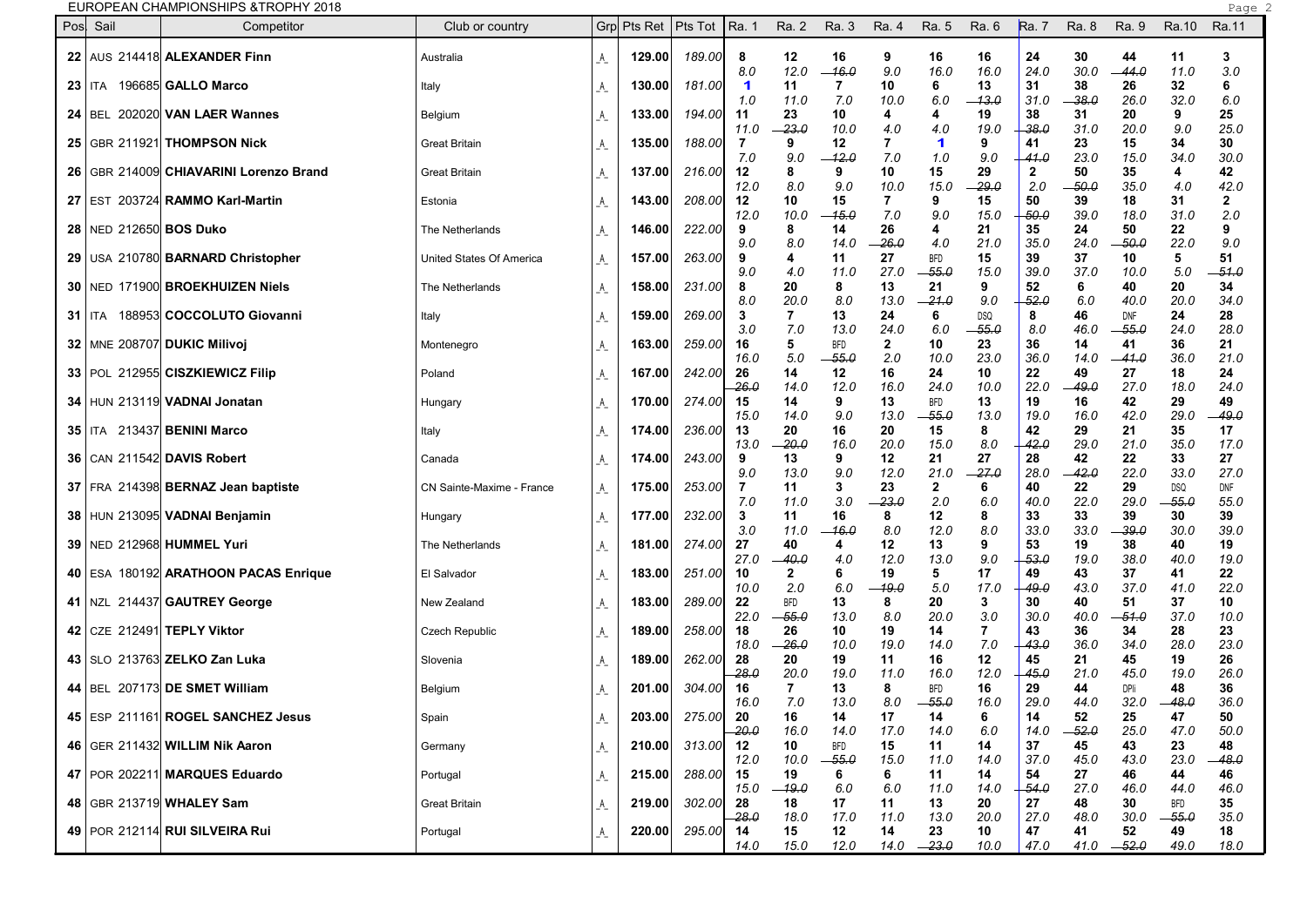EUROPEAN CHAMPIONSHIPS &TROPHY 2018 Page 3

| Pos | Sail                    | Competitor                              | Club or country                |                             | Grp Pts Ret | Pts Tot | Ra. 1              | Ra. 2              | Ra. 3              | Ra. 4              | Ra. 5                 | Ra. 6              | <b>Ra.</b> 7         | Ra. 8                 | Ra. 9               | Ra.10               | Ra.11               |  |
|-----|-------------------------|-----------------------------------------|--------------------------------|-----------------------------|-------------|---------|--------------------|--------------------|--------------------|--------------------|-----------------------|--------------------|----------------------|-----------------------|---------------------|---------------------|---------------------|--|
|     | 50   ITA                | 210758 GREGORIN Zeno                    | Italy                          | $\mathsf{A}_{\mathsf{L}}$   | 225.00      | 332.00  | 16                 | 6                  | DNF                | 17                 | 17                    | 10                 | 32                   | -51                   | 33                  | 43                  | 52                  |  |
|     |                         | 51   GRE 150374 BOUGIOURIS Adonis       | Greece                         |                             | 233.00      | 309.00  | 16.0<br>13         | 6.0<br>25          | -55.0<br>11        | 17.0<br>18         | 17.0<br>17            | 10.0<br>19         | 32.0<br>51           | 51.0<br>34            | 33.0<br>47          | 43.0<br>42          | $-52.0$<br>32       |  |
|     |                         | 52   POL 211314 RODZIEWICZ Kuba         | Poland                         | _A                          | 252.00      | 357.00  | 13.0<br>-6         | $-25.0$<br>31      | 11.0<br>15         | 18.0               | 17.0<br><b>BFD</b>    | 19.0<br>14         | $-51.0$<br>44        | 34.0<br>47            | 47.0<br>48          | 42.0<br>50          | 32.0<br>40          |  |
|     |                         | 53 LTU 212112 PAJARSKAS Martis          | Lithuania                      | A                           | 261.00      | 342.00  | 6.0<br>-11         | 31.0<br>10         | 15.0<br>DPli       | 7.0<br>19          | $-55.0$<br>8          | 14.0<br>24         | 44.0<br>48           | 47.0<br>DNF           | 48.0<br>49          | - 50.0<br>45        | 40.0<br>47          |  |
|     |                         | <b>54   SUI 210211 MERCERON Eliot</b>   | Switzerland                    | $\mathcal{A}_{\mathcal{L}}$ | 287.00      | 397.00  | 11.0<br>24         | 10.0<br>13         | -26.0<br>DNF       | 19.0<br>14         | 8.0<br>16             | 24.0<br>11         | 48.0<br>46           | $-55.0$<br>53         | 49.0<br>DNF         | 45.0<br>DNF         | 47.0<br>DNF         |  |
|     | Groupe                  | $\Box B$ : SILVER Fleet                 |                                |                             |             |         | 24.0               | 13.0               | -55.0              | 14.0               | 16.0                  | 11.0               | 46.0                 | 53.0                  | $-55.0$             | 55.0                | 55.0                |  |
|     | $55$   IRL              | 210254 LYNCH Finn                       | Ireland                        | B                           | 79.001      | 127.00  | 17                 | 9                  | 19                 | 18                 | 29                    | 18                 | $\blacktriangleleft$ | $\mathbf{2}$          | 6                   | 4                   | 4                   |  |
|     |                         | 56   FRA 213607 QUEYROUX Loic           | <b>B N ILE GRANDE - France</b> | $B_{-}$                     | 106.00      | 190.00  | 17.0<br>21         | 9.0<br>12          | $-19.0$<br>29      | 18.0<br>13         | $-29.0$<br><b>BFD</b> | 18.0<br>17         | 1.0<br>11            | 2.0<br>9              | 6.0                 | 4.0<br>5            | 4.0<br>16           |  |
|     |                         | 57 POL 209552 KUBIAK Tadeusz            | Poland                         | $B_{-}$                     | 113.00      | 164.00  | 21.0<br>25         | 12.0<br>19         | -29.0<br>15        | 13.0<br>20         | $-55.0$<br>12         | 17.0<br>26         | 11.0<br>20           | 9.0<br>4              | 2.0<br>7            | 5.0<br>11           | 16.0<br>5           |  |
|     |                         | 58   BRA 204597 HERRLEIN SOUTO DE OLIV  | Brazil                         | $B_{-}$                     | 127.00      | 184.00  | $-25.0$<br>33      | 19.0<br>22         | 15.0<br>18         | 20.0<br>21         | 12.0<br>13            | -26.0<br>15        | 20.0<br>8            | 40<br>24              | 7.0<br>16           | 11.0<br>3           | 5.0<br>11           |  |
|     |                         | 59 GBR 211110 COOKSON Jack              | <b>Great Britain</b>           | B                           | 131.00      | 200.00  | 33.0<br>36<br>36.0 | 22.0<br>29<br>29.0 | 18.0<br>10<br>10.0 | 21.0<br>24<br>24.0 | 13.0<br>19<br>19.0    | 15.0<br>22<br>22.0 | 8.0<br>3<br>3.0      | -24.0<br>12<br>12.0   | 16.0<br>33<br>-33.0 | 3.0<br>6<br>6.0     | 11.0<br>6<br>6.0    |  |
|     |                         | 60   MEX 213173 GENTRY Yanic            | Mexico                         | $B_{-}$                     | 134.00      | 244.00  | 22<br>22.0         | 19<br>19.0         | BFD<br>-55.0       | 21<br>21.0         | <b>BFD</b><br>-55.0   | 7<br>7.0           | 31<br>31.0           | -7<br>7.0             | 17<br>17.0          | 9<br>9.0            | 1<br>1.0            |  |
|     |                         | 61 GER 212765 BAUER Theodor             | Germany                        | $B_{-}$                     | 142.00      | 206.00  | 18<br>18.0         | 24<br>24.0         | 19<br>19.0         | 29<br>$-29.0$      | 26<br>26.0            | 35<br>$-35.0$      | 6<br>6.0             | 1<br>1.0              | 24<br>24.0          | 12<br>12.0          | 12<br>12.0          |  |
|     | 62   SIN 214067 LO Ryan |                                         | Singapore                      | B                           | 149.00      | 232.00  | 14<br>14.0         | 21<br>21.0         | 30<br>-30.0        | 16<br>16.0         | 18<br>18.0            | 18<br>18.0         | 7.0                  | 3<br>3.0              | 23<br>23.0          | 53<br>- 53.0        | 29<br>29.0          |  |
|     |                         | 63 DEN 205317 DÖPPING Patrick           | Denmark                        | $B_{-}$                     | 150.00      | 215.00  | 28<br>-28.0        | 26<br>26.0         | 20<br>20.0         | 17<br>17.0         | 14<br>14.0            | 12<br>12.0         | 10<br>10.0           | 5<br>5.0              | 37<br>-37.0         | 13<br>13.0          | 33<br>33.0          |  |
|     |                         | 64   ITA 214150 PLANCHESTAINER Gianmar  | Italy                          | $B_{-}$                     | 152.00      | 227.00  | 34<br>34.0         | 9<br>9.0           | 23<br>23.0         | 23<br>23.0         | 30<br>30.0            | 41<br>-- 41.0      | 9<br>9.0             | 22<br>22.0            | 4<br>4.0            | 23<br>23.0          | 9<br>9.0            |  |
|     |                         | 65   FRA 211863 MAZARD Maxime           | S N O NANTES - France          | B                           | 153.00      | 241.00  | 13<br>13.0         | 17<br>17.0         | 34<br>34.O         | 15<br>15.0         | 20<br>20.0            | 16<br>16.0         | 18<br>18.0           | <b>BFD</b><br>-54.0   | 12<br>12.0          | 25<br>25.0          | 17<br>17.0          |  |
|     |                         | 66   LTU 210163 JANULIONIS Karolis      | Lithuania                      | B                           | 154.00      | 221.00  | 15<br>15.0         | 22<br>22.0         | 27<br>27.0         | 33<br>$-33.0$      | 8<br>8.0              | 22<br>22.0         | 15<br>15.0           | 8<br>8.0              | 34<br>-34.0         | 27<br>27.0          | 10<br>10.0          |  |
|     |                         | 67   ARG 210795 GUARAGNA RIGONAT Fran   | Argentina                      | $B_{-}$                     | 155.00      | 233.00  | 29<br>29.0         | 17<br>17.0         | 31<br>-31.0        | 47<br>$-47.0$      | 18<br>18.0            | 22<br>22.0         | 5<br>5.0             | 14<br>14.0            | 8<br>8.0            | 15<br>15.0          | 27<br>27.0          |  |
|     | 68   FIN                | 212204 LAUKKANEN Nooa                   | Finland                        | B                           | 159.00      | 255.00  | 21<br>21.0         | 42<br>$-42.0$      | 21<br>21.0         | 15<br>15.0         | 17<br>17.0            | 17<br>17.0         | 34<br>34.0           | <b>BFD</b><br>-- 54.0 | 5<br>5.0            | 26<br>26.0          | 3<br>3.0            |  |
|     |                         | 69 JPN 208000 SEGAWA Kazumasa           | Japan                          | B                           | 165.00      | 229.00  | 26<br>26.0         | 15<br>15.0         | 14<br>14.0         | 22<br>22.0         | 18<br>18.0            | 29<br>$-29.0$      | 35<br>35.0           | 11<br>11.0            | 10<br>10.0          | 19<br>19.0          | 30<br>30.0          |  |
|     |                         | 70 FRA 213604 LE PEN Etienne            | S N O NANTES - France          | B                           | 171.00      | 264.00  | 21<br>21.0         | 21<br>21.0         | 36<br>36.0         | 27<br>27.0         | 22<br>22.0            | 39<br>$-39.0$      | 26<br>26.0           | DNF<br>-- 54.0        | 1<br>1.0            | $\mathbf{2}$<br>2.0 | 15<br>15.0          |  |
|     |                         | 71   TTO 184116 LEWIS Andrew            | Trinidad & Tobago              | $B_{-}$                     | 173.00      | 277.00  | 37<br>37.0         | 23<br>23.0         | 17<br>17.0         | 21<br>21.0         | <b>BFD</b><br>-55.0   | 27<br>27.0         | 14<br>14.0           | 6<br>6.0              | 49<br>49.0          | 20<br>20.0          | 8<br>8.0            |  |
|     |                         | 72 GBR 210427 WHITELEY Daniel           | <b>Great Britain</b>           | $B_{-}$                     | 189.00      | 278.00  | 29<br>29.0         | 25<br>25.0         | 21<br>21.0         | 35<br>$-35.0$      | 31<br>31.0            | 5<br>5.0           | $\mathbf{2}$<br>2.0  | <b>BFD</b><br>$-54.0$ | 14<br>14.0          | 8<br>8.0            | DNF<br>54.0         |  |
|     |                         | 73 ESP 213867 CANELLAS SALAS Mon        | Spain                          | $B_{-}$                     | 196.00      | 270.00  | 26<br>26.0         | 36<br>$-36.0$      | 33<br>33.0         | 32<br>32.0         | 25<br>25.0            | 38<br>$-38.0$      | 19<br>19.0           | 23<br>23.0            | 35<br>35.0          | 1<br>1.0            | $\mathbf{2}$<br>2.0 |  |
|     |                         | 74   SWE 211276 BENGTSON Emil           | Sweden                         | $B_{-}$                     | 201.00      | 274.00  | 24<br>24.0         | 18<br>18.0         | 29<br>29.0         | 37<br>$-37.0$      | 19<br>19.0            | 35<br>35.0         | 24<br>24.0           | 31<br>31.0            | 3<br>3.0            | 18<br>18.0          | 36<br>$-36.0$       |  |
|     |                         | 75   SWE 211567 KARK Wilhelm            | Sweden                         | $B_{-}$                     | 202.00      | 280.00  | 43<br>-43.0        | 34<br>34.0         | 22<br>22.0         | 29<br>29.0         | 27<br>27.0            | 20<br>20.0         | 23<br>23.0           | 15<br>15.0            | 18<br>18.0          | 14<br>14.0          | 35<br>$-35.0$       |  |
|     |                         | 76   MAS 213860 MOHD AFENDY Khairulniza | Malaysia                       | $B_{-}$                     | 203.00      | 288.00  | 17<br>17.0         | 24<br>24.0         | 28<br>28.0         | 18<br>18.0         | 6.0                   | 31<br>$-31.0$      | 22<br>22.0           | 27                    | DNF<br>$27.0 -54.0$ | 24<br>24.0          | 37<br>37.0          |  |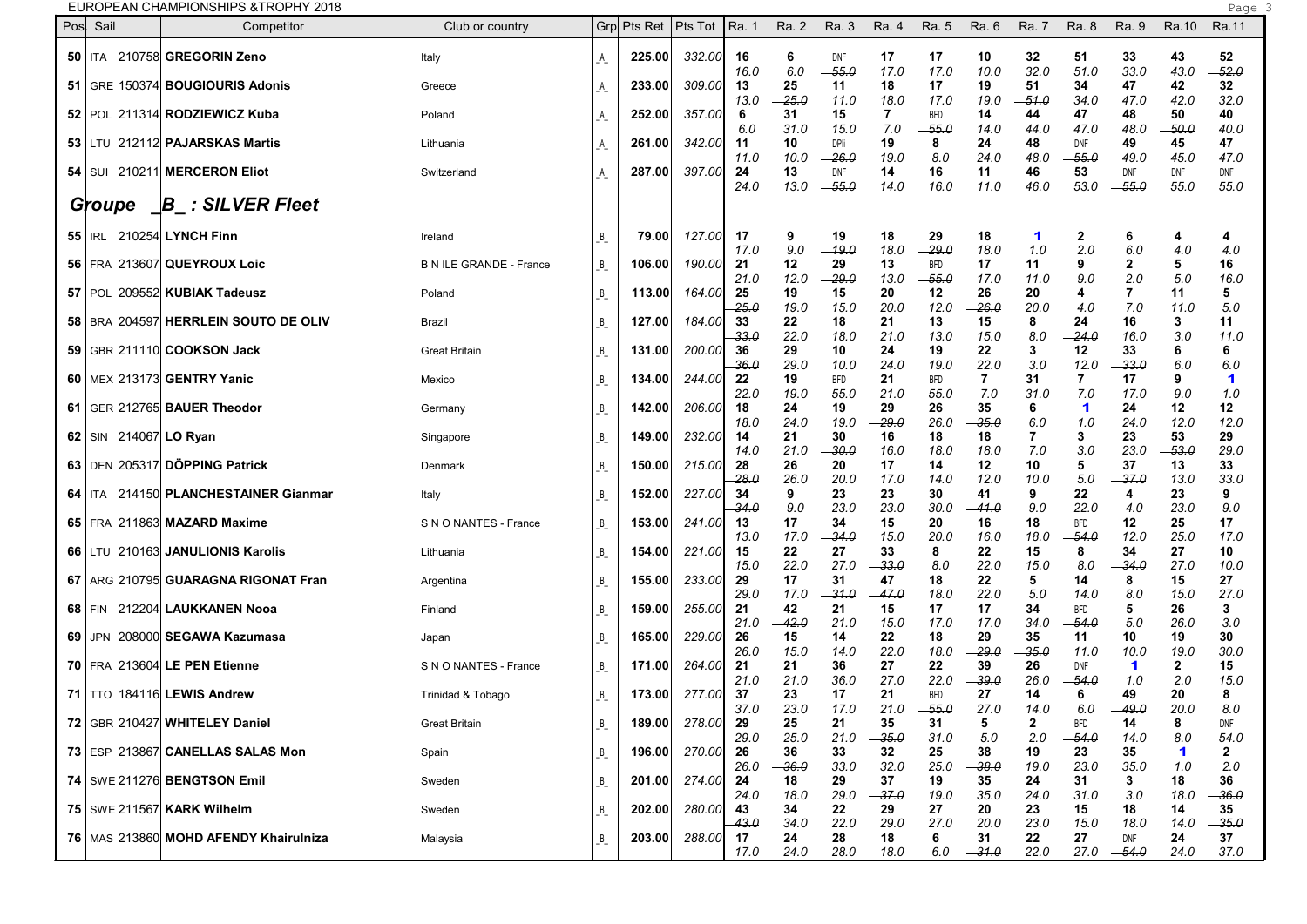| Pos  | Sail                      | Competitor                                     | Club or country                  |         | Grp Pts Ret | Pts Tot | Ra. 1      | Ra. 2         | Ra. 3       | Ra. 4         | Ra. 5                 | Ra. 6         | Ra. 7              | Ra. 8               | Ra. 9      | Ra.10         | Ra.11       |  |
|------|---------------------------|------------------------------------------------|----------------------------------|---------|-------------|---------|------------|---------------|-------------|---------------|-----------------------|---------------|--------------------|---------------------|------------|---------------|-------------|--|
|      |                           | 77   DEN 209257 GULDBERG ROST Christian        | Denmark                          | B       | 204.00      | 313.00  | 25         | 27            | <b>BFD</b>  | 25            | 10                    | 28            | 27                 | 19                  | 26         | 17            | <b>DNF</b>  |  |
|      |                           |                                                |                                  |         |             |         | 25.0       | 27.0          | $-55.0$     | 25.0          | 10.0                  | 28.0          | 27.0               | 19.0                | 26.0       | 17.0          | -54.0       |  |
|      |                           | 78 GER 211430 WILKEN Max                       | Germany                          | B       | 205.00      | 286.00  | 44         | 29            | 30          | 16            | 19                    | 23            | 37                 | 16                  | 31         | 16            | 25          |  |
|      |                           |                                                |                                  |         |             |         | 44.0       | 29.0          | 30.0        | 16.0          | 19.0                  | 23.0          | -37.0              | 16.0                | 31.0       | 16.0          | 25.0        |  |
|      |                           | 79   ARG 211570 <b>VIDAL INCATASCIATO Augu</b> | Argentina                        | B       | 206.00      | 276.00  | 19<br>19.0 | 35<br>$-35.0$ | 35<br>-35.0 | 28<br>28.0    | 24<br>24.0            | 21<br>21.0    | 25<br>25.0         | 32<br>32.0          | 21<br>21.0 | 10<br>10.0    | 26<br>26.0  |  |
|      |                           | 80   ITA 210766 VILLA Nicolo                   | Italy                            | B       | 210.00      | 300.00  | 20         | 18            | 25          | 34            | DNF                   | 32            | 21                 | 30                  | 9          | 35            | 21          |  |
|      |                           |                                                |                                  |         |             |         | 20.0       | 18.0          | 25.0        | 34.0          | $-55.0$               | 32.0          | 21.0               | 30.0                | 9.0        | $-35.0$       | 21.0        |  |
|      |                           | 81   POR 202213 SAMPAIO Santiago               | Portugal                         | B       | 211.00      | 309.00  | 5<br>5.0   | 44<br>- 44.0  | 31<br>31.0  | 37<br>37.0    | 21<br>21.0            | 40<br>40.0    | 36<br>36.0         | <b>BFD</b><br>-54.0 | 15<br>15.0 | 7<br>7.0      | 19<br>19.0  |  |
|      |                           | 82   ISR 202121 GOLANI Omer Boaz               | Israel                           | B       | 213.00      | 285.00  | 32         | 28            | 27          | 26            | 22                    | 20            | 28                 | 18                  | 30         | 40            | 14          |  |
|      |                           |                                                |                                  |         |             |         | -32.0      | 28.0          | 27.0        | 26.0          | 22.0                  | 20.0          | 28.0               | 18.0                | 30.0       | - 40.0        | 14.0        |  |
| 83   |                           | JPN 211154 KITAMURA Yuichiro                   | Japan                            | B       | 234.00      | 307.00  | 35         | 35            | 20          | 22            | 29                    | 28            | 32                 | 37                  | 13         | 38            | 18          |  |
|      |                           | 84   FRA 211218 MORVAN Gaston                  | <b>USAM Voile Brest - France</b> | B       | 234.00      | 306.00  | 35.0<br>32 | 35.0<br>21    | 20.0<br>24  | 22.0<br>26    | 29.0<br>20            | 28.0<br>30    | 32.0<br>40         | 37.0<br>36          | 13.0<br>27 | $-38.0$<br>22 | 18.0<br>28  |  |
|      |                           |                                                |                                  |         |             |         | 32.0       | 21.0          | 24.0        | 26.0          | 20.0                  | 30.0          | 40.0               | 36.0                | 27.0       | 22.0          | 28.0        |  |
|      |                           | 85   ISR 211955 GLANTZ Sagi                    | Israel                           | B       | 235.00      | 309.00  | 32         | 28            | 28          | 25            | 27                    | 36            | 12                 | 29                  | 38         | 34            | 20          |  |
|      |                           |                                                |                                  |         |             |         | 32.0       | 28.0          | 28.0        | 25.0          | 27.0                  | -36.0         | 12.0               | 29.0                | -38.0      | 34.0          | 20.0        |  |
|      | 86   IRL 210978 GLYN Liam |                                                | Ireland                          | B       | 238.00      | 347.00  | 18<br>18.0 | 37<br>37.0    | 25<br>25.0  | 35<br>35.0    | <b>BFD</b><br>$-55.0$ | 18<br>18.0    | <b>DNF</b><br>54.0 | 13<br>13.0          | 29<br>29.0 | 41<br>41.0    | 22<br>22.0  |  |
| 87 I |                           | JPN 211049 NANRI Kenji                         | Japan                            | B       | 240.00      | 326.00  | 27         | 17            | 24          | 27            | 40                    | DPli          | 39                 | 17                  | 40         | 36            | 13          |  |
|      |                           |                                                |                                  |         |             |         | 27.0       | 17.0          | 24.0        | 27.0          | -- 40.0               | - 46.0        | 39.0               | 17.0                | 40.0       | 36.0          | 13.0        |  |
|      |                           | 88 UKR 212761 KUDRYASHOV Valeriy               | Ukraine                          | B       | 247.00      | 354.00  | BFD        | 33            | 20          | 34            | 22                    | 25            | 17                 | 26                  | 47         | 52            | 23          |  |
|      |                           |                                                |                                  |         |             |         | -55.0      | 33.0          | 20.0        | 34.0          | 22.0                  | 25.0          | 17.0               | 26.0                | 47.0       | -52.0         | 23.0        |  |
|      |                           | 89   BRA 204598 NASCIMENTO Gustavo             | Brazil                           | B       | 259.00      | 358.00  | 24<br>24.0 | 28<br>28.0    | 18<br>18.0  | 28<br>28.0    | <b>BFD</b><br>-55.0   | 33<br>33.0    | 44<br>44.0         | 20<br>20.0          | 41<br>41.0 | 28<br>28.0    | 39<br>39.O  |  |
|      |                           | 90   CAN 209376 RUITENBERG Luke                | Canada                           | B       | 262.00      | 352.00  | 31         | 23            | 29          | 36            | 26                    | 25            | 50                 | <b>BFD</b>          | 25         | 46            | 7           |  |
|      |                           |                                                |                                  |         |             |         | 31.0       | 23.0          | 29.0        | -36.0         | 26.0                  | 25.0          | 50.0               | -54.0               | 25.0       | 46.0          | 7.0         |  |
|      |                           | 91   ITA 213174 MUSONE Giacomo                 | Italy                            | B       | 262.00      | 360.00  | <b>BFD</b> | 31            | 33          | 33            | 28                    | 34            | 29                 | 21                  | 22         | 43            | 31          |  |
|      |                           |                                                |                                  |         |             |         | -55.0      | 31.0          | 33.0        | 33.0          | 28.0                  | 34.0          | 29.0               | 21.0                | 22.0       | -43.0         | 31.0        |  |
|      |                           | 92   ITA 212774 DE LUCA Pietro                 | Italy                            | B       | 268.00      | 361.00  | 23<br>23.0 | 30<br>30.0    | 37<br>37.0  | 42<br>$-42.0$ | 25<br>25.0            | 23<br>23.0    | 4<br>4.0           | 39<br>39.0          | 51<br>51.0 | 45<br>45.0    | 42<br>42.0  |  |
|      | $93$   FIN                | 211411 TAPPER Aleksi                           | Finland                          | B       | 269.00      | 351.00  | 27         | 32            | 23          | 22            | 36                    | 32            | 46                 | 28                  | 20         | 42            | 43          |  |
|      |                           |                                                |                                  |         |             |         | 27.0       | 32.0          | 23.0        | 22.0          | -36.0                 | 32.0          | 46.0               | 28.0                | 20.0       | 42.0          | 43.0        |  |
|      |                           | 94   FRA 212542 LAVENANT Frank                 | SN BAIE ST MALO - France         | B       | 271.00      | 369.00  | 44         | 38            | 17          | 20            | 34                    | 24            | 30                 | 10                  | 48         | 50            | DNF         |  |
|      |                           |                                                |                                  |         |             |         | 44.0       | 38.0          | 17.0        | 20.0          | 34.0                  | 24.0          | 30.0               | 10.0                | 48.0       | 50.0          | 54.0        |  |
|      |                           | 95   ESP 209164 ROSELLO Carlos                 | Spain                            | B       | 274.00      | 360.00  | 30<br>30.0 | 30<br>30.0    | 32<br>-32.0 | 23<br>23.0    | 25<br>25.0            | 21<br>21.0    | 16<br>16.0         | <b>BFD</b><br>-54.0 | 42<br>42.0 | 47<br>47.0    | 40<br>40.0  |  |
|      |                           | 96 USA 180521 ZALESKI Marek                    | United States Of America         | B       | 274.00      | 348.00  | 36         | 37            | 25          | 32            | 23                    | 37            | 33                 | 33                  | 28         | 32            | 32          |  |
|      |                           |                                                |                                  |         |             |         | 36.0       | -37.0         | 25.0        | 32.0          | 23.0                  | 37.0          | 33.0               | 33.0                | 28.0       | 32.0          | 32.0        |  |
|      |                           | 97 NZL 199225 KEMPKERS Matthew                 | New Zealand                      | B       | 276.00      | 364.00  | 41         | 16            | 24          | 40            | 31                    | 26            | 38                 | 35                  | 45         | 21            | 47          |  |
|      |                           | 98   FRA 212318 BARRUE Arthur                  | C O Y C HYEROIS - France         | B       | 278.00      | 358.00  | 41.0<br>19 | 16.0<br>33    | 24.0<br>30  | 40.0<br>37    | 31.0<br>29            | 26.0<br>26    | 38.0<br>43         | 35.0<br>38          | 45.0<br>32 | 21.0<br>30    | -47.0<br>41 |  |
|      |                           |                                                |                                  |         |             |         | 19.0       | 33.0          | 30.0        | -37.0         | 29.0                  | 26.0          | 43.0               | 38.0                | 32.0       | 30.0          | 41.0        |  |
|      |                           | 99 POL 212506 KANIA Dawid                      | Poland                           | $B_{-}$ | 279.00      | 365.00  | 22         | 30            | 26          | 24            | 32                    | 25            | 13                 | <b>BFD</b>          | 46         | 44            | 49          |  |
|      |                           |                                                |                                  |         |             |         | 22.0       | 30.0          | 26.0        | 24.0          | $-32.0$               | 25.0          | 13.0               | $-54.0$             | 46.0       | 44.0          | 49.0        |  |
|      |                           | 100 UKR 211271 PACHES Georgii                  | Ukraine                          | $B_{-}$ | 281.00      | 364.00  | 25         | 14            | 33          | 34            | 30                    | 36            | 47                 | 40                  | 44         | 37            | 24          |  |
|      |                           | 101 UKR 211268 ZHUKLIN Ivan                    | Ukraine                          | B       | 286.00      | 372.00  | 25.0<br>30 | 14.0<br>37    | 33.0<br>28  | 34.0<br>30    | 30.0<br>44            | $-36.0$<br>33 | $+47.0$<br>42      | 40.0<br>25          | 44.0<br>36 | 37.0<br>33    | 24.0<br>34  |  |
|      |                           |                                                |                                  |         |             |         | 30.0       | 37.0          | 28.0        | 30.0          | $-44.0$               | 33.0          | $-42.0$            | 25.0                | 36.0       | 33.0          | 34.0        |  |
|      |                           | 102 THA 207885 BUALONG Keerati                 | Thailand                         | B       | 289.00      | 387.00  | 23         | 27            | 38          | 41            | 28                    | 44            | 48                 | 34                  | 11         | 39            | DNF         |  |
|      |                           |                                                |                                  |         |             |         | 23.0       | 27.0          | 38.0        | 41.0          | 28.0                  | $-44.0$       | 48.0               | 34.0                | 11.0       | 39.0          | -54.0       |  |
|      |                           | 103 AUS 211543 SELF Daniel                     | Australia                        | B       | 301.00      | 387.00  | 19         | 24            | 22          | 28            | 32                    | 31            | 41                 | BFD                 | 43         | 48            | 45          |  |
|      |                           | 104 SWE 207831 MAGNUSSON Marcus                | Sweden                           | $B_{-}$ | 304.00      | 404.00  | 19.0<br>20 | 24.0<br>26    | 22.0<br>43  | 28.0<br>44    | $-32.0$<br>24         | 31.0<br>46    | 41.0<br>51         | $-54.0$<br>BFD      | 43.0<br>19 | 48.0<br>29    | 45.0<br>48  |  |
|      |                           |                                                |                                  |         |             |         | 20.0       | 26.0          | 43.0        | 44.0          | 24.0                  | $-46.0$       |                    | $51.0 -54.0$        | 19.0       | 29.0          | 48.0        |  |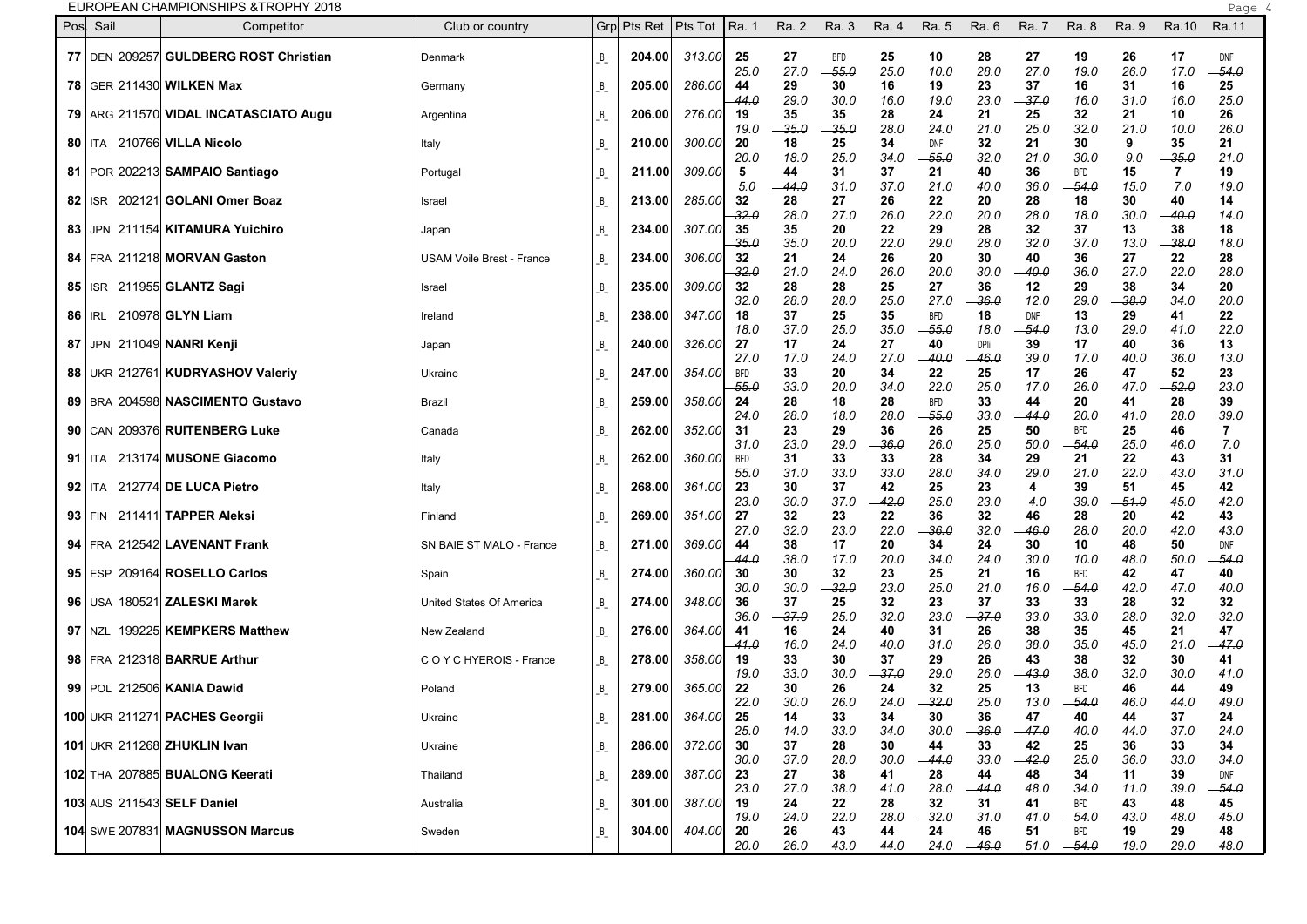EUROPEAN CHAMPIONSHIPS &TROPHY 2018 Page 5 and the state of the state of the state of the state of the state of the state of the state of the state of the state of the state of the state of the state of the state of the st

| Pos Sail | Competitor                             | Club or country       |                      | Grp Pts Ret   Pts Tot |        | Ra 1               | Ra. 2              | Ra. 3                 | Ra. 4                    | Ra. 5                 | Ra. 6              | <b>Ra.</b> 7          | Ra. 8                       | Ra. 9              | Ra.10                 | Ra.11              |  |
|----------|----------------------------------------|-----------------------|----------------------|-----------------------|--------|--------------------|--------------------|-----------------------|--------------------------|-----------------------|--------------------|-----------------------|-----------------------------|--------------------|-----------------------|--------------------|--|
|          | 105 BRA 158155 LUZ BITTENCOURT Ricardo | Brazil                | B                    | 306.00                | 402.00 | 23                 | 25                 | 34                    | 47                       | 38                    | 37                 | 49                    | 41                          | 39                 | 31                    | 38                 |  |
|          | 106 LCA 196309 CHEVRIER Luc            | St. Lucia             | B                    | 321.00                | 406.00 | 23.0<br>29<br>29.0 | 25.0<br>29<br>29.0 | 34.0<br>27<br>27.0    | $-47.0$<br>31<br>$-31.0$ | 38.0<br>15<br>15.0    | 37.0<br>24<br>24.0 | 49.0<br>52<br>52.0    | 41.0<br><b>BFD</b><br>-54.0 | 39.0<br>50<br>50.0 | 31.0<br>51<br>51.0    | 38.0<br>44<br>44.0 |  |
|          | 107 ESP 209810 GUILLEN SERRANO Alberto | Spain                 | B                    | 346.00                | 455.00 | 39<br>39.0         | 32<br>32.0         | 22<br>22.0            | 40<br>40.0               | <b>BFD</b><br>$-55.0$ | 31<br>31.0         | 45<br>45.0            | 42<br>42.0                  | DNF<br>-54.0       | 49<br>49.0            | 46<br>46.0         |  |
| Groupe   | $\Box C_$ : BRONZE Fleet               |                       |                      |                       |        |                    |                    |                       |                          |                       |                    |                       |                             |                    |                       |                    |  |
|          | 108 ITA 209448 SACCOMANI Giovanni      | Italy                 | $C_{-}$              | 160.00                | 243.00 | 42<br>42.0         | 41<br>$-41.0$      | 31<br>31.0            | 36<br>36.0               | 37<br>37.0            | 33<br>33.0         | 8<br>8.0              | 3<br>3.0                    |                    | 3<br>3.0              | 9<br>9.0           |  |
|          | 109 SWE 195041 GIPPERTH Albin          | Sweden                | C                    | 177.00                | 287.00 | UFD<br>-55.0       | 31<br>31.0         | 21<br>21.0            | 31<br>31.0               | <b>BFD</b><br>-55.0   | 32<br>32.0         | <b>BFD</b><br>54.0    | $\blacktriangleleft$<br>1.0 |                    | 4.0                   | 3<br>3.0           |  |
|          | 110 AUS 208537 RILEY Brody             | Australia             | C                    | 178.00                | 287.00 | 38<br>38.0         | 39<br>39.0         | 32<br>32.0            | 31<br>31.0               | <b>BFD</b><br>$-55.0$ | 27<br>27.0         | 7<br>7.0              | <b>BFD</b><br>-54.0         |                    | 2.0                   | 2<br>2.0           |  |
|          | 111 AUS 207799 MAHER Richard           | Australia             | $C_{-}$              | 182.00                | 282.00 | 34<br>34.0         | 42<br>42.0         | <b>DSQ</b><br>$-55.0$ | 45<br>45.0               | 35<br>35.0            | 38<br>38.0         | 9<br>9.0              | $\mathbf{2}$<br>2.0         |                    | 1<br>1.0              | 21<br>21.0         |  |
|          | 112 GBR 212661 FARREN-PRICE Jacob      | <b>Great Britain</b>  | C                    | 186.00                | 281.00 | 39<br>39.0         | 34<br>34.0         | 26<br>26.0            | 35<br>35.0               | 31<br>31.0            | 41<br>41.0         | 6<br>6.0              | 10<br>10.0                  |                    | 5<br>5.0              | DNF<br>-54.0       |  |
|          | <b>113 SUI 209936 ROLAZ Nicolas</b>    | Switzerland           | C                    | 188.00                | 284.00 | 31<br>31.0         | 34<br>34.0         | 42<br>42.0            | 38<br>38.0               | 35<br>35.0            | 34<br>34.0         | 4<br>4.0              | 5<br>5.0                    |                    | <b>BFD</b><br>$-54.0$ | 7<br>7.0           |  |
|          | 114 GUA 208786 SANZ-AGERO Gabriel      | Guatemala             | C                    | 196.00                | 288.00 | 37<br>37.0         | 48<br>48.0         | 26<br>26.0            | 29<br>29.0               | 44<br>-44.0           | 41<br>41.0         | 23<br>23.0            | 4<br>4.0                    |                    | 21<br>21.0            | 15<br>15.0         |  |
|          | 115 ESP 212175 FOGUET ROJAS Ramiro     | Spain                 | C                    | 199.00                | 309.00 | 35<br>35.0         | 27<br>27.0         | <b>BFD</b><br>$-55.0$ | 30<br>30.0               | DNF<br>$-55.0$        | 45<br>45.0         | $\mathbf 1$<br>1.0    | <b>BFD</b><br>54.0          |                    | 6<br>6.0              | 1<br>1.0           |  |
|          | 116 ISR 203658 BENHAROCH Maor          | Israel                | C                    | 205.00                | 292.00 | 30<br>30.0         | 41<br>-- 41.0      | 38<br>38.0            | 46<br>46.0               | 33<br>33.0            | 28<br>28.0         | 29<br>29.0            | 6<br>6.0                    |                    | 36<br>36.0            | 5<br>5.0           |  |
|          | 117 BRN 198344 JANAHI Abdulla          | Bahrain               | C                    | 206.00                | 301.00 | 46<br>-46.0        | 33<br>33.0         | 35<br>35.0            | 46<br>46.0               | 35<br>35.0            | 49<br>49.0         | 10<br>10.0            | 7.0                         |                    | 17<br>17.0            | 23<br>23.0         |  |
|          | 118 EST 212229 HAUD Georg              | Estonia               | C                    | 211.00                | 297.00 | 41<br>41.0         | 38<br>38.0         | 32<br>32.0            | 38<br>38.0               | 39<br>39.0            | 45<br>-45.0        | 14<br>14.0            | 18<br>18.0                  |                    | 12<br>12.0            | 20<br>20.0         |  |
|          | <b>119 CAN 212612 NORTON Justin</b>    | Canada                | C                    | 212.00                | 315.00 | -31<br>31.0        | 46<br>46.0         | 38<br>38.0            | 40<br>40.0               | <b>BFD</b><br>$-55.0$ | 48<br>48.0         | 19<br>19.0            | 12<br>12.0                  |                    | 13<br>13.0            | 13<br>13.0         |  |
|          | 120 CRO 210016 PERKOVIC Dominik        | Croatia               | C                    | 216.00                | 300.00 | 37<br>37.0         | 45<br>$-45.0$      | 35<br>35.0            | 39<br>$-39.0$            | 39<br>39.0            | 38<br>38.0         | 21<br>21.0            | 14<br>14.0                  |                    | 16<br>16.0            | 16<br>16.0         |  |
|          | 121 ESP 213859 PLOMER QUIROGA Mario    | Spain                 | C                    | 217.00                | 326.00 | 48<br>48.0         | 22<br>22.0         | DNF<br>55.0           | 45<br>45.0               | 28<br>28.0            | 49<br>49.0         | 13<br>13.0            | DNF<br>-54.0                |                    | 8<br>8.0              | 4<br>4.0           |  |
|          | 122 CZE 211236 HALOUZKA Jakub          | <b>Czech Republic</b> | C                    | 217.00                | 302.00 | 41<br>41.0         | 35<br>35.0         | 36<br>36.0            | 42<br>42.0               | 27<br>27.0            | 43<br>43.0         | 17<br>17.0            | 19<br>19.0                  |                    | 28<br>28.0            | 14<br>14.0         |  |
|          | 123 ESP 207110 FLORES MARTIN Guillermo | Spain                 | C                    | 225.00                | 319.00 | 33<br>33.0         | 36<br>36.0         | 40<br>$-40.0$         | 30<br>30.0               | 36<br>36.0            | 40<br>40.0         | <b>BFD</b><br>-54.0   | 9<br>9.0                    |                    | 15<br>15.0            | 26<br>26.0         |  |
|          | <b>124 VEN 191939 LAGE Andres</b>      | Venezuela             | C                    | 227.00                | 322.00 | 35<br>35.0         | 53<br>-53.0        | 37<br>37.0            | 42<br>42.0               | 42<br>42.0            | 42<br>42.0         | 5<br>5.0              | 13<br>13.0                  |                    | 22<br>22.0            | 31<br>31.0         |  |
|          | 125 GBR 214126 FLOWER Ben              | Great Britain         | C                    | 227.00                | 320.00 | 45<br>45.0         | 48<br>48.0         | 42<br>42.0            | 43<br>43.0               | 36<br>36.0            | 42<br>42.0         | 18<br>18.0            | 16<br>16.0                  |                    | 18<br>18.0            | 12<br>12.0         |  |
|          | 126 CZE 195103 NOVOTNY Stepan          | Czech Republic        | $C_{-}$              | 228.00                | 326.00 | 39<br>39.0         | 44<br>44.0         | 41<br>41.0            | 39<br>39.0               | 33<br>33.0            | 30<br>30.0         | 3<br>3.0              | BFD<br>-54.0                |                    | 19<br>19.0            | 24<br>24.0         |  |
|          | 127 CRO 193187 NOVAK Mario             | Croatia               | $\_C\_$              | 230.00                | 326.00 | 42<br>42.0         | 40<br>40.0         | 41<br>41.0            | 39<br>39.0               | 37<br>37.0            | 39<br>39.0         | <b>BFD</b><br>$-54.0$ | 8<br>8.0                    |                    | 20<br>20.0            | 6<br>6.0           |  |
|          | 128 CRO 213982 CVINAR Alec             | Croatia               | $\_C\_$              | 230.00                | 330.00 | 45<br>45.0         | 43<br>43.0         | BFD<br>$-55.0$        | 33<br>33.0               | 34<br>34.0            | 40<br>40.0         | 20<br>20.0            | 11<br>11.0                  |                    | 38<br>38.0            | 11<br>11.0         |  |
|          | 129 BRA 212056 KUNATH Stephan          | Brazil                | $\_C\_$              | 235.00                | 332.00 | 40<br>40.0         | 43<br>$-43.0$      | 36<br>36.0            | 32<br>32.0               | 23<br>23.0            | 35<br>35.0         | 35<br>35.0            | BFD<br>$-54.0$              |                    | 26<br>26.0            | 8<br>8.0           |  |
|          | 130 GBR 211408 AITKEN Jack             | <b>Great Britain</b>  | $\_C\_$              | 244.00                | 343.00 | 38<br>38.0         | 45<br>$-45.0$      | 34<br>34.0            | 44<br>44.0               | 41<br>41.0            | 34<br>34.0         | 24<br>24.0            | 15<br>15.0                  |                    | 14<br>14.0            | DNF<br>$-54.0$     |  |
|          | 131 SWE 202526 JOHNSSON Albin          | Sweden                | $\_{\mathbb{C}_{-}}$ | 246.00                | 342.00 | 34<br>34.0         | 48<br>$-48.0$      | 45                    | 48<br>$45.0 -48.0$       | 47<br>47.0            | 48<br>48.0         | 12<br>12.0            | 26<br>26.0                  |                    | 9<br>9.0              | 25<br>25.0         |  |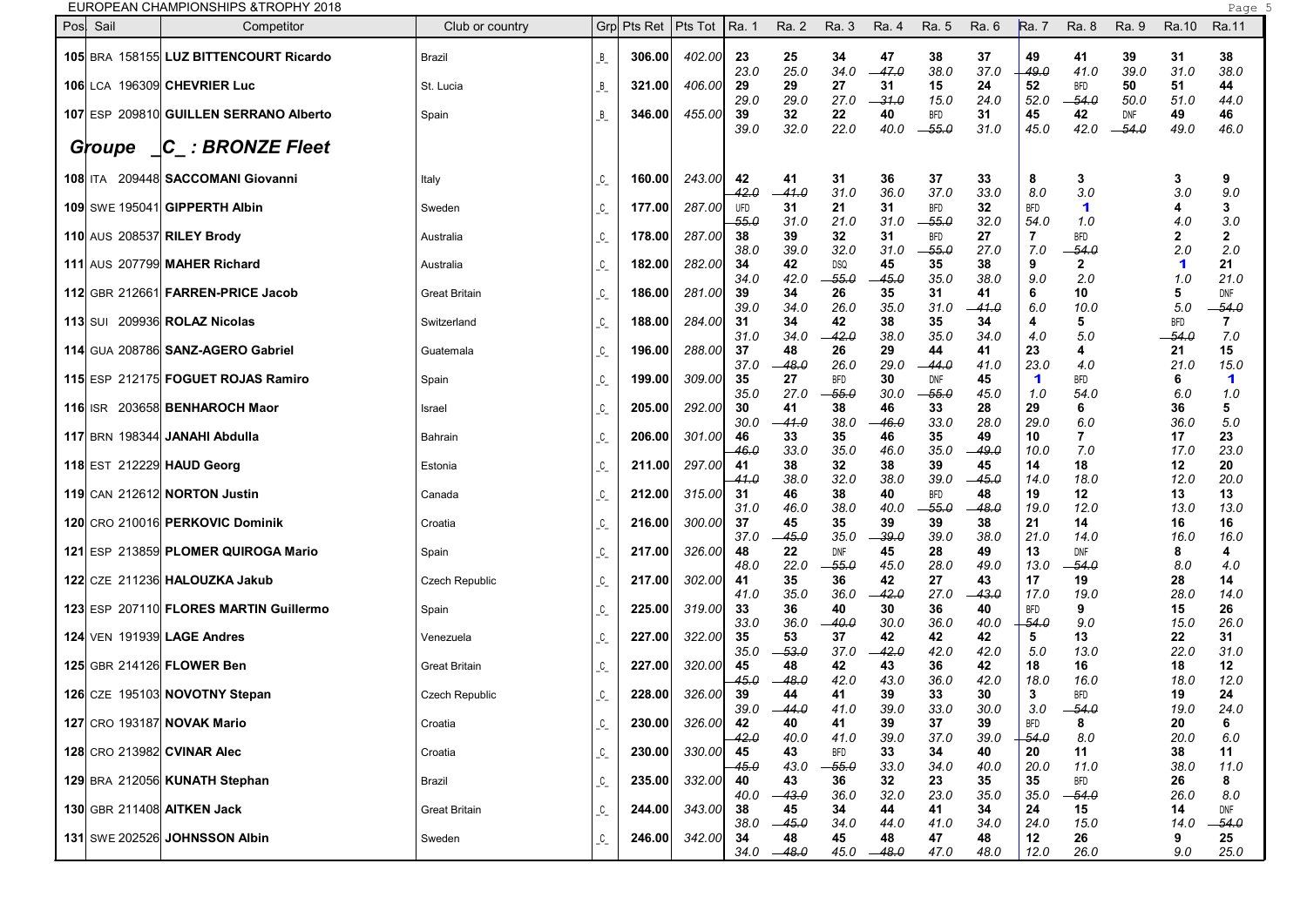| EUROPEAN CHAMPIONSHIPS & TROPHY 2018 |  |  |
|--------------------------------------|--|--|
|--------------------------------------|--|--|

|                                    | EUROPEAN CHAMPIONSHIPS &TROPHY 2018   |                             |                                  |                       |        |            |               |             |              |             |               |                    |                       |       |                    | Page 6             |  |
|------------------------------------|---------------------------------------|-----------------------------|----------------------------------|-----------------------|--------|------------|---------------|-------------|--------------|-------------|---------------|--------------------|-----------------------|-------|--------------------|--------------------|--|
| Pos Sail                           | Competitor                            | Club or country             |                                  | Grp Pts Ret   Pts Tot |        | Ra. 1      | Ra. 2         | Ra. 3       | Ra. 4        | Ra. 5       | Ra. 6         | <b>Ra.</b> 7       | Ra. 8                 | Ra. 9 | Ra.10              | Ra.11              |  |
|                                    | 132 USA 209289 HURLEY Peter           | United States Of America    | $C_{-}$                          | 248.00                | 345.00 | 42         | 51            | 44          | 38           | 40          | 46            | 16                 | 17                    |       | 23                 | 28                 |  |
|                                    |                                       |                             |                                  |                       |        | 42.0       | $-51.0$       | 44.0        | 38.0         | 40.0        | $-46.0$       | 16.0               | 17.0                  |       | 23.0               | 28.0               |  |
|                                    | 133 GRE 207459 ZAMIT Loukianos        | Greece                      | $C_{-}$                          | 251.00                | 343.00 | 49         | 38            | 37          | 41           | 43          | 43            | 11                 | 23                    |       | 41                 | 17                 |  |
|                                    |                                       |                             |                                  |                       |        | 49.0       | 38.0          | 37.0        | 41.0         | $-43.0$     | 43.0          | 11.0               | 23.0                  |       | 41.0               | 17.0               |  |
|                                    | 134 ESP 196951 SABATE ORERA Matias    | Spain                       | $\overline{\phantom{a}}^{\rm c}$ | 261.00                | 370.00 | 33<br>33.0 | 46<br>46.0    | 39<br>39.0  | D+R<br>-55.0 | 30<br>30.0  | 47<br>47.0    | <b>BFD</b><br>54.0 | 21<br>21.0            |       | 27<br>27.0         | 18<br>18.0         |  |
|                                    | 135 FRA 203855 BOITE Alexandre        | S R HAVRE - France          | $\mathcal{C}_{-}$                | 280.00                | 379.00 | 36         | 32            | 39          | 25           | 38          | DPIi          | $\mathbf{2}$       | DNF                   |       | DNF                | DNF                |  |
|                                    |                                       |                             |                                  |                       |        | 36.0       | 32.0          | 39.0        | 25.0         | 38.0        | 45.0          | 2.0                | -54.0                 |       | 54.0               | 54.0               |  |
|                                    | 136 EST 212230 ARUJA Martin           | Estonia                     | $\mathcal{C}_{-}$                | 281.00                | 384.00 | 47         | 49            | 40          | 43           | 32          | 39            | 22                 | <b>BFD</b>            |       | 39                 | 19                 |  |
|                                    | 137 CRO 213012 GASPIC Stipe           | Croatia                     | $\mathcal{C}_{-}$                | 281.00                | 379.00 | 47.0<br>43 | -49.0<br>44   | 40.0<br>39  | 43.0<br>36   | 32.0<br>26  | 39.0<br>37    | 22.0<br><b>BFD</b> | -54.0<br>24           |       | 39.0<br><b>BFD</b> | 19.0<br>22         |  |
|                                    |                                       |                             |                                  |                       |        | 43.0       | -44.0         | 39.0        | 36.0         | 26.0        | 37.0          | 54.0               | 24.0                  |       | 54.0               | 22.0               |  |
|                                    | 138 FIN 203066 AHVONEN Aarni          | Finland                     | $\mathcal{C}_{-}$                | 282.00                | 382.00 | 46         | 39            | 44          | 41           | 34          | 46            | 33                 | <b>BFD</b>            |       | 35                 | 10                 |  |
|                                    |                                       |                             |                                  |                       |        | 46.0       | 39.0          | 44.0        | 41.0         | 34.0        | 46.0          | 33.0               | -54.0                 |       | 35.0               | 10.0               |  |
|                                    | 139 LTU 210950 EIDUKEVICIUS Marius    | Lithuania                   | $\mathcal{C}_{-}$                | 284.00                | 384.00 | 47<br>47.0 | 47<br>47.0    | 40<br>40.0  | 50<br>- 50.0 | 33<br>33.0  | 50<br>-50.0   | 31<br>31.0         | 20<br>20.0            |       | 25<br>25.0         | 41<br>41.0         |  |
|                                    | 140 CAN 209616 WACHHOLZ Forrest       | Canada                      | $\mathcal{C}_{-}$                | 285.00                | 387.00 | 45         | 36            | 46          | 48           | 42          | 42            | 37                 | <b>BFD</b>            |       | 10                 | 27                 |  |
|                                    |                                       |                             |                                  |                       |        | 45.0       | 36.0          | 46.0        | -48.0        | 42.0        | 42.0          | 37.0               | -54.0                 |       | 10.0               | 27.0               |  |
|                                    | 141 GBR 173611 WOODLEY Joseph         | <b>Great Britain</b>        | $C_{-}$                          | 287.00                | 387.00 | 46         | 45            | 42          | 44           | 41          | 45            | 32                 | 27                    |       | 11                 | DNF                |  |
| <b>142 NOR 207547 TVEIT Sigurd</b> |                                       | Norway                      | $C_{-}$                          | 293.00                | 396.00 | 46.O<br>40 | 45.0<br>40    | 42.0<br>49  | 44.0<br>46   | 41.0<br>37  | 45.0<br>36    | 32.0<br>26         | 27.0<br><b>BFD</b>    |       | 11.0<br>29         | -54.0<br>39        |  |
|                                    |                                       |                             |                                  |                       |        | 40.0       | 40.0          | -49.0       | 46.0         | 37.0        | 36.0          | 26.0               | -54.0                 |       | 29.0               | 39.O               |  |
|                                    | 143 SUI 212313 <b>BAUDET Arthur</b>   | Switzerland                 | C                                | 296.00                | 395.00 | 40         | 52            | 47          | 47           | 46          | 47            | 25                 | 28                    |       | 31                 | 32                 |  |
|                                    |                                       |                             |                                  |                       |        | 40.0       | $-52.0$       | -47.0       | 47.0         | 46.0        | 47.0          | 25.0               | 28.0                  |       | 31.0               | 32.0               |  |
|                                    | 144 SUI 208783 KNECHT Cyrill          | Switzerland                 | C                                | 297.00                | 400.00 | 43<br>43.0 | 42<br>42.0    | 43<br>43.0  | 49<br>49.0   | 46<br>46.0  | 47<br>47.0    | 15<br>15.0         | <b>BFD</b><br>-54.0   |       | -7<br>7.0          | <b>DNF</b><br>54.0 |  |
|                                    | 145 FRA 211342 DUFEAL Kevin           | C N SCHOELCHER - France     | $C_{-}$                          | 305.00                | 405.00 | 49         | 51            | 41          | 43           | 39          | 44            | 30                 | 29                    |       | 34                 | 45                 |  |
|                                    |                                       |                             |                                  |                       |        | -49.0      | -51.0         | 41.0        | 43.0         | 39.0        | 44.0          | 30.0               | 29.0                  |       | 34.0               | 45.0               |  |
|                                    | 146 FRA 211221 LEYDET Jean-christophe | LA PELLE-MARSEILLE - France | $\mathcal{C}_{-}$                | 308.00                | 403.00 | 47         | 47            | 48          | 45           | 45          | 43            | 28                 | 38                    |       | 24                 | 38                 |  |
|                                    | 147 ARU 205411 VAN DER GULIK Tijn     | Aruba                       | $C_{-}$                          | 309.00                | 410.00 | 47.0<br>38 | 47.0<br>41    | -48.0<br>50 | 45.0<br>51   | 45.0<br>45  | 43.0<br>49    | 28.0<br>38         | 38.0<br>32            |       | 24.0<br>33         | 38.0<br>33         |  |
|                                    |                                       |                             |                                  |                       |        | 38.0       | 41.0          | -50.0       | -51.0        | 45.0        | 49.0          | 38.0               | 32.0                  |       | 33.0               | 33.O               |  |
|                                    | 148 MNE 213370 MARKOVIC Ilija         | Montenegro                  | $C_{-}$                          | 311.00                | 415.00 | 44         | 43            | 46          | 50           | 43          | 44            | DSQ                | 25                    |       | 37                 | 29                 |  |
|                                    |                                       |                             |                                  |                       |        | 44.0       | 43.0          | 46.0        | 50.0         | 43.0        | 44.0          | 54.0               | 25.0                  |       | 37.0               | 29.0               |  |
|                                    | 149 SWE 212310 ALNEBECK Emil          | Sweden                      | $\mathcal{C}_{-}$                | 319.00                | 421.00 | 48<br>48.0 | 49<br>49.0    | 45<br>45.0  | 51<br>51.0   | 47<br>47.0  | 51<br>-51.0   | 34<br>34.0         | 22<br>22.0            |       | 40<br>40.0         | 34<br>34.O         |  |
|                                    | 150 ITA 211987 BESOZZI Gabriele       | Italy                       | $C_{-}$                          | 328.00                | 427.00 | 49         | 46            | 43          | 48           | 49          | 50            | 27                 | 31                    |       | 44                 | 40                 |  |
|                                    |                                       |                             |                                  |                       |        | 49.0       | 46.0          | 43.0        | 48.0         | 49.0        | - 50.0        | 27.0               | 31.0                  |       | 44.0               | 40.0               |  |
|                                    | 151 CZE 209771 HALOUZKA Jiri          | Czech Republic              | $C_{-}$                          | 330.00                | 434.00 | 48         | 39            | 45          | 52           | 50          | 52            | 41                 | 34                    |       | 43                 | 30                 |  |
|                                    | 152 ITA 210751 MASSINI Massimo        | Italy                       | $C_{-}$                          | 336.00                | 446.00 | 48.0<br>51 | 39.0<br>50    | 45.0<br>47  | -52.0<br>50  | 50.0<br>BFD | - 52.0<br>DNF | 41.0<br>42         | 34.0<br>30            |       | 43.0<br>30         | 30.0<br>36         |  |
|                                    |                                       |                             |                                  |                       |        | 51.0       | 50.0          | 47.0        | 50.0         | -55.0       | $-55.0$       | 42.0               | 30.0                  |       | 30.0               | 36.0               |  |
|                                    | 153 NED 187606 STIPHOUT Wouter        | The Netherlands             | $C_{-}$                          | 350.00                | 454.00 | 52         | 47            | 48          | 52           | 38          | 51            | 40                 | 36                    |       | 48                 | 42                 |  |
|                                    |                                       |                             |                                  |                       |        | -52.0      | 47.0          | 48.0        | $-52.0$      | 38.0        | 51.0          | 40.0               | 36.0                  |       | 48.0               | 42.0               |  |
|                                    | 154 FRA 204627 AGLAE Bruno            | C N SCHOELCHER - France     | $C_{-}$                          | 352.00                | 460.00 | 50<br>50.0 | 54<br>$-54.0$ | 49<br>49.0  | 49<br>49.0   | 48<br>48.0  | 48<br>48.0    | 39<br>39.0         | <b>DNF</b><br>$-54.0$ |       | 32<br>32.0         | 37<br>37.0         |  |
|                                    | 155 MAR 210942 ELAMARATI Adil         | Morocco                     | $C_{-}$                          | 360.00                | 466.00 | 50         | 50            | 51          | DNF          | 49          | 50            | 36                 | 33                    |       | 45                 | 47                 |  |
|                                    |                                       |                             |                                  |                       |        | 50.0       | 50.0          | $-51.0$     | $-55.0$      | 49.0        | 50.0          | 36.0               | 33.0                  |       | 45.0               | 47.0               |  |
|                                    | 156 SVK 180759 ANDEL Michal           | Slovak Republic             | $\mathcal{L}_{-}$                | 365.00                | 469.00 | 52         | 52            | 44          | 49           | 48          | 52            | 44                 | 37                    |       | 47                 | 44                 |  |
|                                    | 157 DEN 213993 MIKKELSEN Nicolai      | Denmark                     |                                  | 370.00                | 478.00 | 52.0<br>52 | -52.0<br>53   | 44.0<br>47  | 49.0<br>DNC  | 48.0<br>41  | 52.0<br>52    | 44.0<br>43         | 37.0<br>40            |       | 47.0<br>49         | 44.0<br>46         |  |
|                                    |                                       |                             |                                  |                       |        | 52.0       | $-53.0$       | 47.0        | $-55.0$      | 41.0        | 52.0          | 43.0               | 40.0                  |       | 49.0               | 46.0               |  |
|                                    | 158 FRA 209868 VANDERECK Benoit       | ASSO VOILE AILETTE - France | $\mathcal{C}_{-}$                | 373.00                | 480.00 | 51         | 51            | 50          | 53           | 40          | 53            | <b>BFD</b>         | 39                    |       | 46                 | 43                 |  |
|                                    |                                       |                             |                                  |                       |        | 51.0       | 51.0          | 50.0        | $-53.0$      | 40.0        | 53.0          | 54.0               | 39.0                  |       | 46.0               | 43.0               |  |
|                                    | 159 SVK 203056 MELIS Patrik           | Slovak Republic             | $\mathcal{C}_{-}$                | 378.00                | 485.00 | 50<br>50.0 | 50<br>50.0    | 46<br>46.0  | 51<br>51.0   | 50<br>50.0  | 53<br>$-53.0$ | DNF<br>$+54.0$     | DNF<br>54.0           |       | 42<br>42.0         | 35<br>35.0         |  |
|                                    |                                       |                             |                                  |                       |        |            |               |             |              |             |               |                    |                       |       |                    |                    |  |